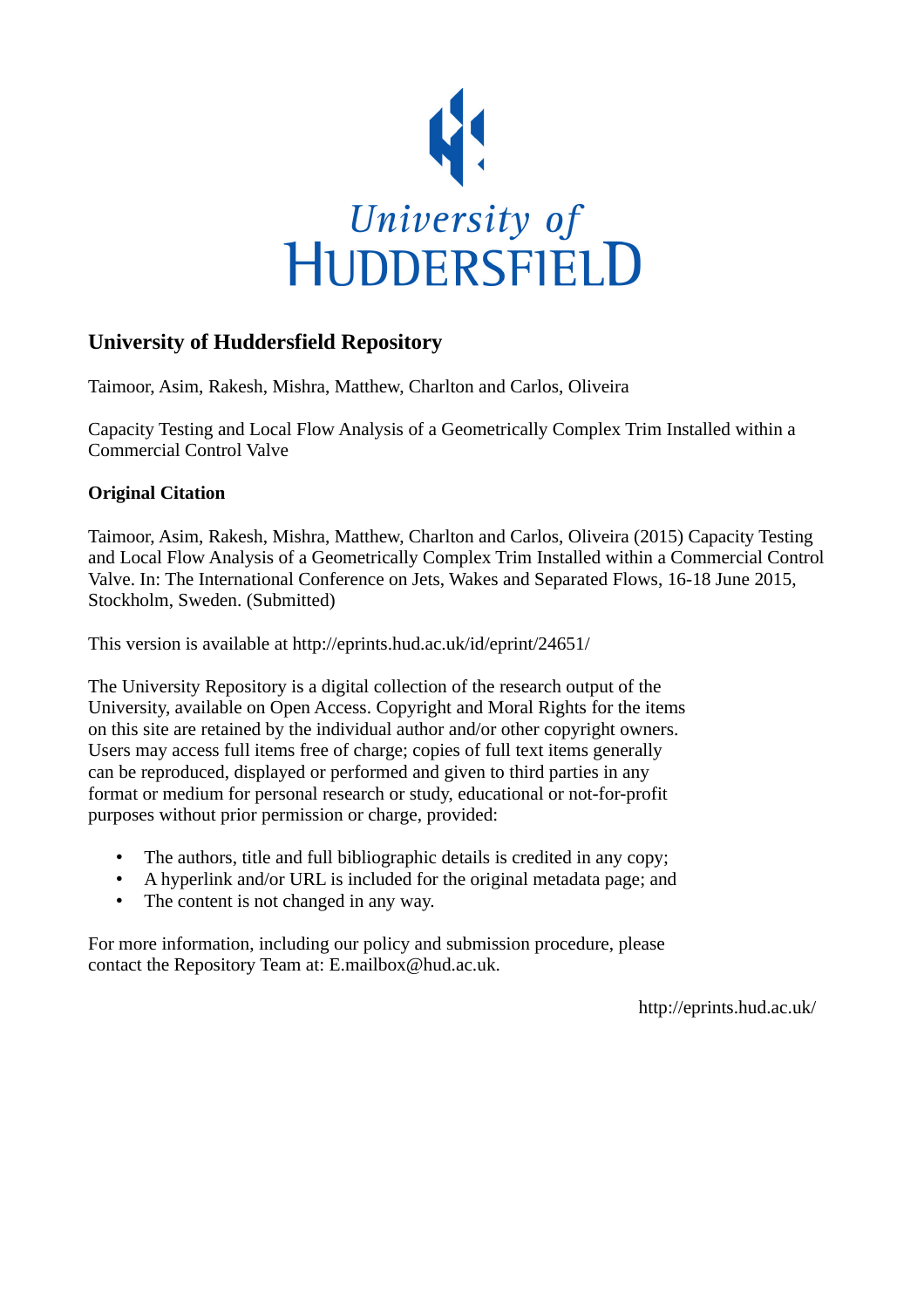# **Capacity Testing and Local Flow Analysis of a Geometrically Complex Trim Installed within a Commercial Control Valve**

**Taimoor Asim<sup>1</sup> , Rakesh Mishra<sup>1</sup> , Matthew Charlton<sup>2</sup> , Carlos Oliveira<sup>2</sup>**

<sup>1</sup> University of Huddersfield, Huddersfield, UK {t.asim, r.mishra}@hud.ac.uk <sup>2</sup> Weir Valves & Controls Ltd., Elland, UK {matthew.charlton, carlos.oliveira}@weirgroup.com

**Abstract.** Industrial control valves often handle flows with very high pressure drops (conditions often referred to as severe service). In order to cope with such pressure drops, geometrically complex valve trims with many stages of pressure drops, are designed to prevent undesirable side effects such as cavitation etc. There are many different product designs for control valve trims produced by different manufacturers. One such design uses cylindrical obstructions in the flow field to control the pressure drop. The design of these trims is based on their capacity (Cv) values. With the advent of advanced computational tools, such as Computational Fluid Dynamics based codes, it has become possible to numerically test these trims over a wide range of flow conditions. Hence, this study presents capacity testing and local flow analysis of a complex geometry trim, installed within a commercial control valve for severe service. The results show that the capacity of this particular design of trim decreases as the valve opening position decreases.

#### **1 Introduction**

The control valve and trim considered in the present study have been designed specifically as a continuous resistance to minimise the negative aspects of control valves, such as excessive noise and cavitation. These effects commonly occur during severe service environments such as in boiler feed-water, and also in highly erosive conditions such as oil and gas sector. The patented trim design numerically analysed in this work uses a staggered cylindrical arrangement on discs which are stacked on top of each other in order to control the flow.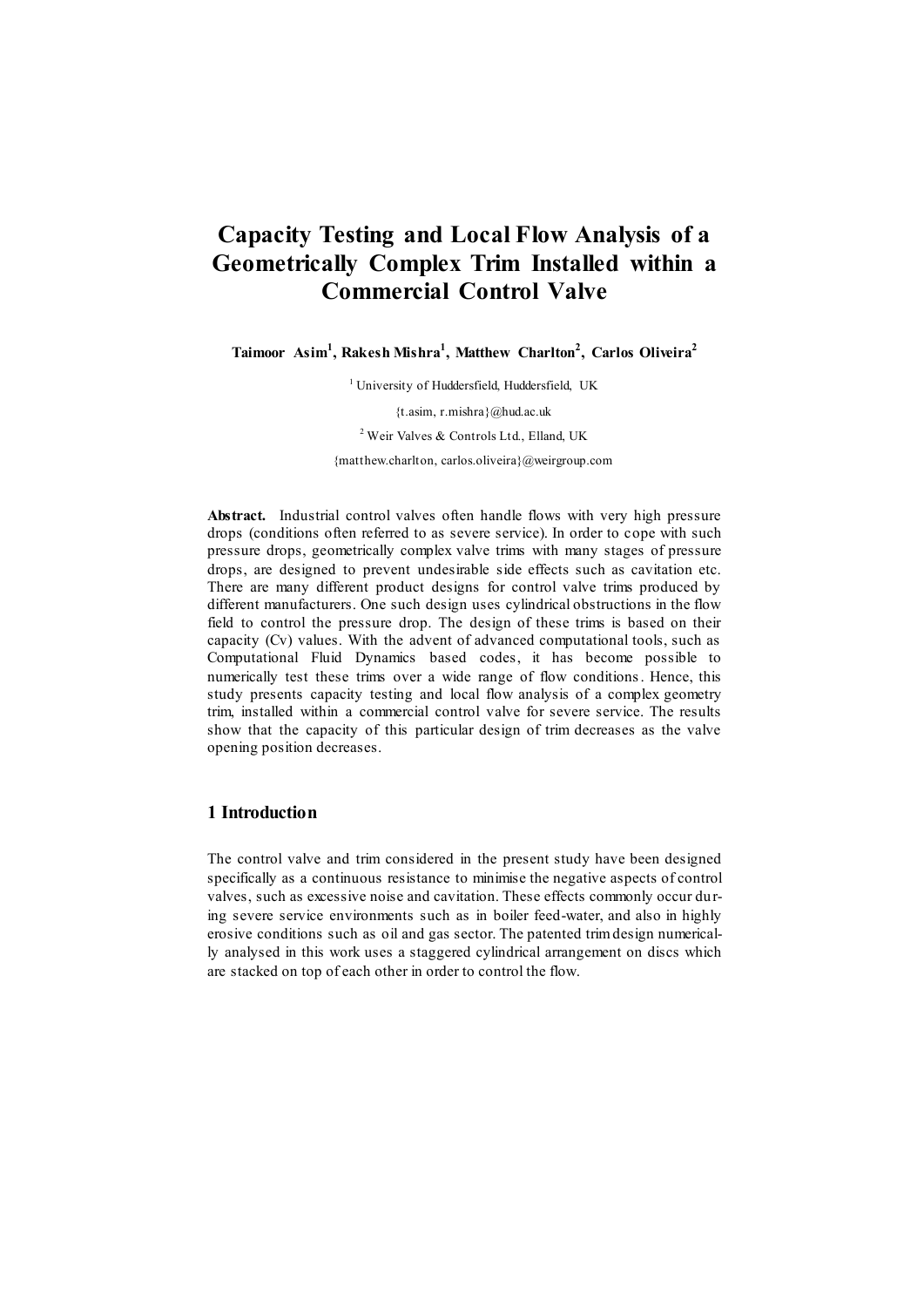**Nomenclature**

| $\vert$ Cv                   | Capacity of the valve $(\sqrt{m^7/Kg})$                           |  |
|------------------------------|-------------------------------------------------------------------|--|
| $\Delta P$                   | Pressure drop across the valve (kPa)                              |  |
| SG                           | Specific gravity of the working fluid $(-)$                       |  |
| $\overline{\phantom{a}}$ VOP | Valve Opening Position (%)                                        |  |
|                              | $\vert$ Cv <sub>Trim</sub> Capacity of the Trim $(\sqrt{m^7/Kg})$ |  |

Advanced CFD tools have proven to be extremely powerful design tools and increasingly being incorporated into the design stage for many different products [2, 3, 4, 5]. CFD allows for the testing of various designs without the need to manufacture and flow test each and every single trim design. In the present study, CFD has been used to test a continuous resistance trim with a cylindrical arrangement of stacked discs. The working fluid considered here is water with specific gravity of 1.

#### **2 Numerical Modelling**

According to the industrial standard [1], the test setup for control valves should be such that the inlet and the outlet of the valve should be attached with straight pipes of lengths 2D and 6D, where D is the nominal diameter of the pipeline. Figure 1 depicts the trim being tested in the present study. The trim comprises of 11 discs and 5 rows of cylinders.



**Fig. 1. Numerical model of the trim**

Hybrid meshing has been used for the meshing of the flow domain. The inlet and outlet pipes have been meshed using hexahedral mesh elements. The control valve, with the trim installed, has been meshed using tetrahedral mesh elements with a maximum size of 3mm. It has been observed that by using these mesh sizing, reasonably accurate results are being predicted by CFD solver.

Three dimensional Navier-Stokes equations, together with the continuity equation, have been numerically solved in an iterative manner for the steady flow of water

2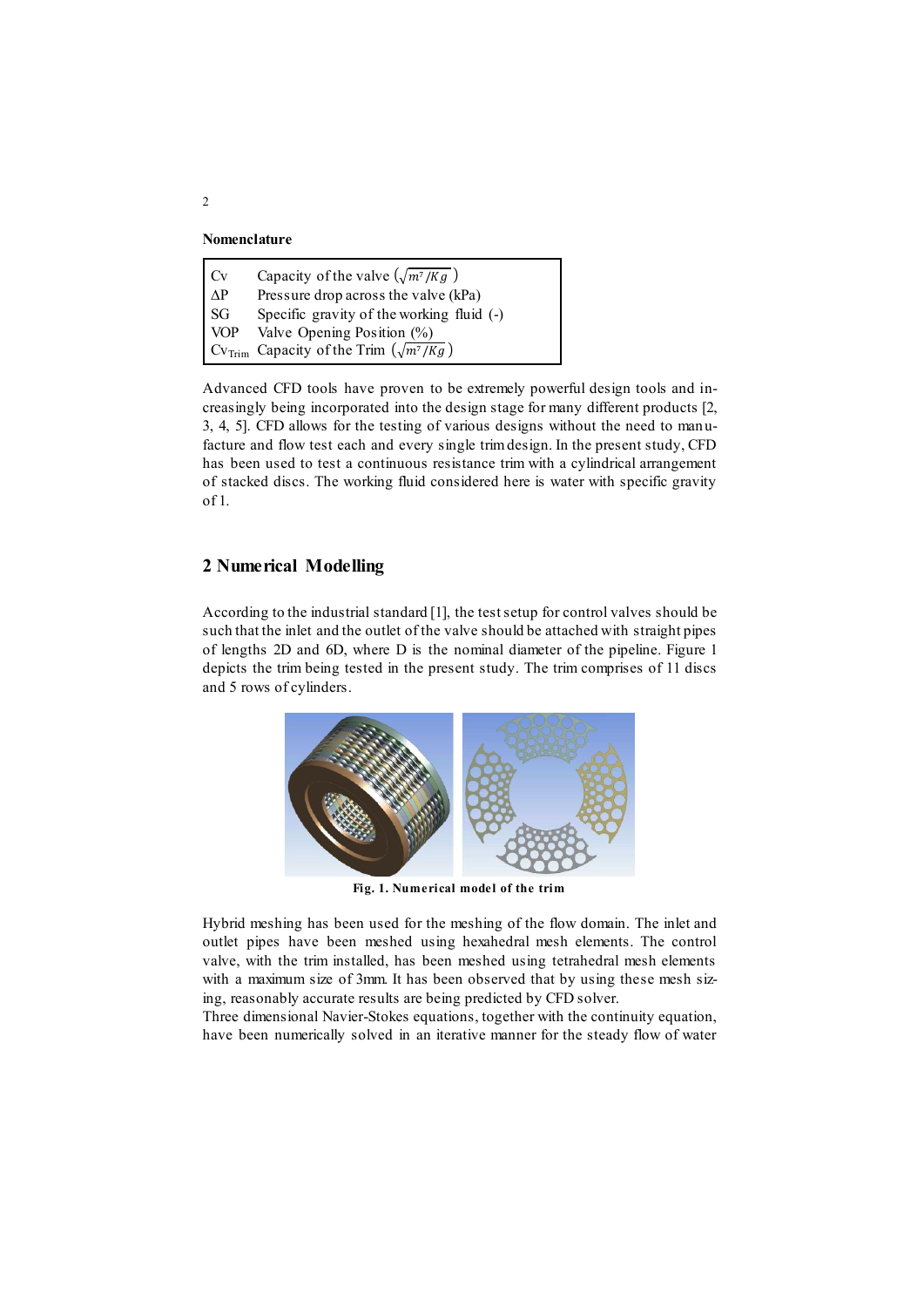through the valve and the trim. The scope of the present study is limited to the isothermal and incompressible flow within the aforementioned control valve, and hence pressure based solver has been used, keeping the density of water constant at 998kg/m<sup>3</sup>. As mentioned in [6, 7], extreme pressure and velocity gradients exist in these types of trims. Hence, Shear Stress Transport – kω model has been used to model turbulence within the control valve and the trim. SST-kω model enables accurate predictions of flow properties at the near wall region i.e. within the boundary layer where extreme flow gradients are expected. Furthermore, it behaves as a standard k-ε model in the regions away from the walls.

The boundary conditions specified to the numerical model have been defined as follows:

- Inlet Pressure Inlet (variable kPa)
- $\bullet$  Outlet Pressure Outlet (0 kPa gauge)
- Trim & Valve Wall (stationary walls)

#### **3 Results and analysis**

The aforementioned control valve has been tested numerically to evaluate the capacity of the trim. The results of this study have been presented in the following sub-sections.

#### **3.1 Validation of the Numerical Model**

In order to justify that the aforementioned mesh size settings are enough to predict the capacity of the valve/trim with reasonable accuracy, CFD results for the same have been compared against the experimental/flow-loop test results, so that the CFD results can be validated against the experimental results. Because the flowloop tests were carried out at much lower pressure differentials, the boundary conditions were specified accordingly. The results are shown in Table 1 clearly show that there is a good agreement between experimentally found capacity of the trim ( $CV$ <sub>Trim</sub>) and CFD based  $CV$ <sub>Trim</sub>.

**Table 1. Validation of CFD results**

| Valve Opening Position (%) | ΔP<br>(kPa) | Difference between Experimental and<br>CFD based $Cv_{\text{Tim}}(\%)$ |
|----------------------------|-------------|------------------------------------------------------------------------|
| 100                        | 341         | 5.06                                                                   |
| 60                         | 370         | 0.88                                                                   |
| 10                         | 375         | 0.33                                                                   |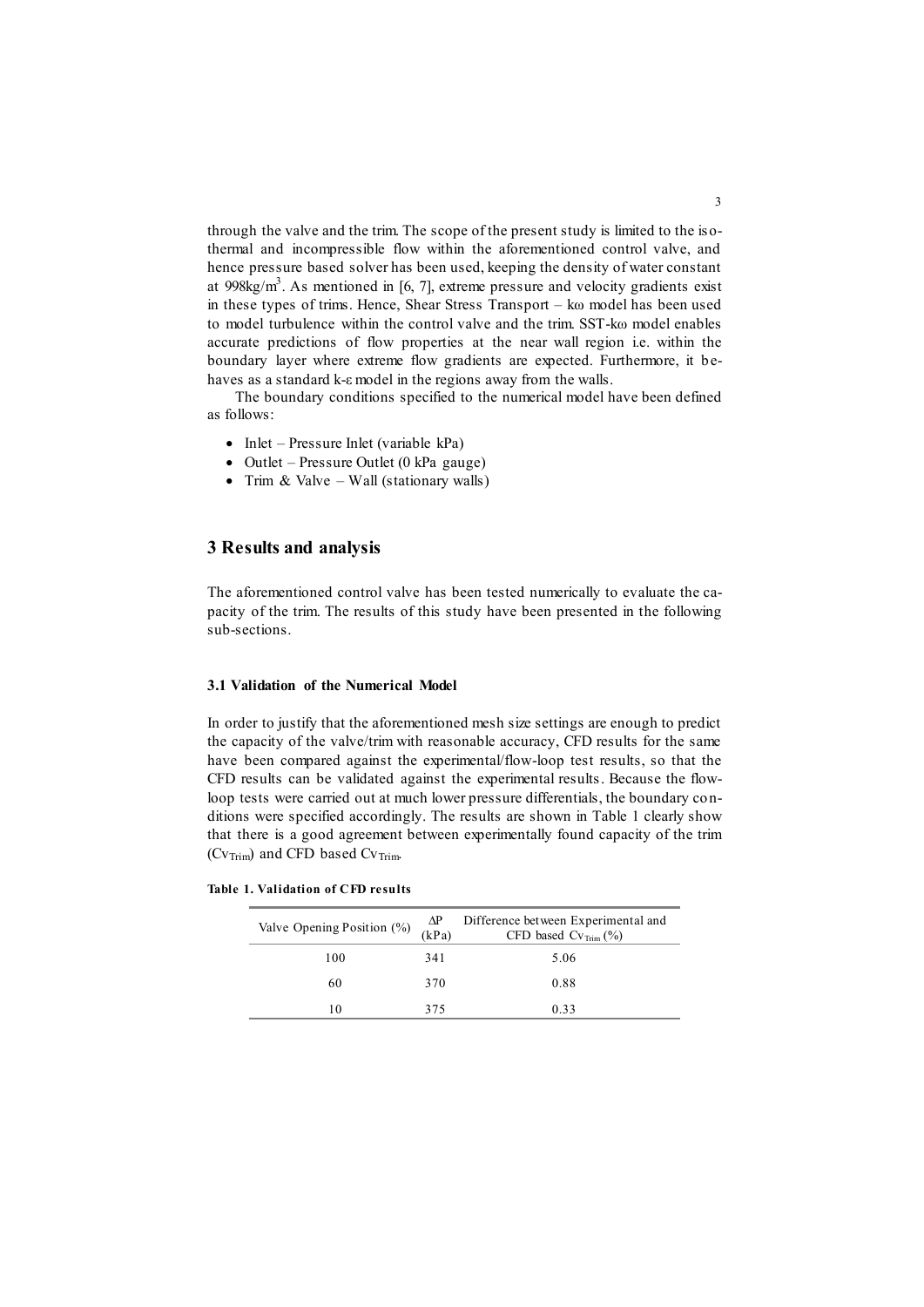The different numerical simulations presented in Table 1 were repeated using standard k-ε turbulence model and it was found out that k-ε is, on average, roughly 7% more inaccurate in the prediction of the capacity of the valve/trim as compared to SST-kω turbulence model. It is noteworthy that convergence was judged based on the variations in the mass flow rate within the control valve. The solution has been considered converged once the variations drop below 1%.

#### **3.2 Capacity Testing of the Trim**

Figure 2 depicts the variations in the static pressure (in kPa) and the flow velocity (in m/sec) within a single disc of the trim for a differential pressure of 1,000kPa across the valve, when the valve is 10% open. The flow direction is from the outermost row towards the innermost row of the trim. It can be seen that the inlet section has higher pressure as compared to outlet section of the trim. It can be further seen that pressure drops within the trim from one row to another. As water passes between two cylinders, due to area reduction, pressure drops. As water exits a row and enters another one, due to increase in area available for the flow, pressure increases again. Hence, the pressure drops in successive steps within a trim rather than a single continuous drop within the valve alone.

It can be seen in Figure 2(b) that the flow velocity increases between the cylinders of a row, where the area available for the flow to take place is less; hence forming jets. As water exits a row and enters another one, due to area increase, velocity reduces to satisfy continuity.



**Fig. 2. Variations of flow variables within the trim at 1,000kPa differential pressure and 10% valve opening position (a) Static Pressure (b) Flow Velocity**

In order to quantify the capacity of the trim, Figure 3 depicts the capacity test results of the trim for various differential pressures across the control valve.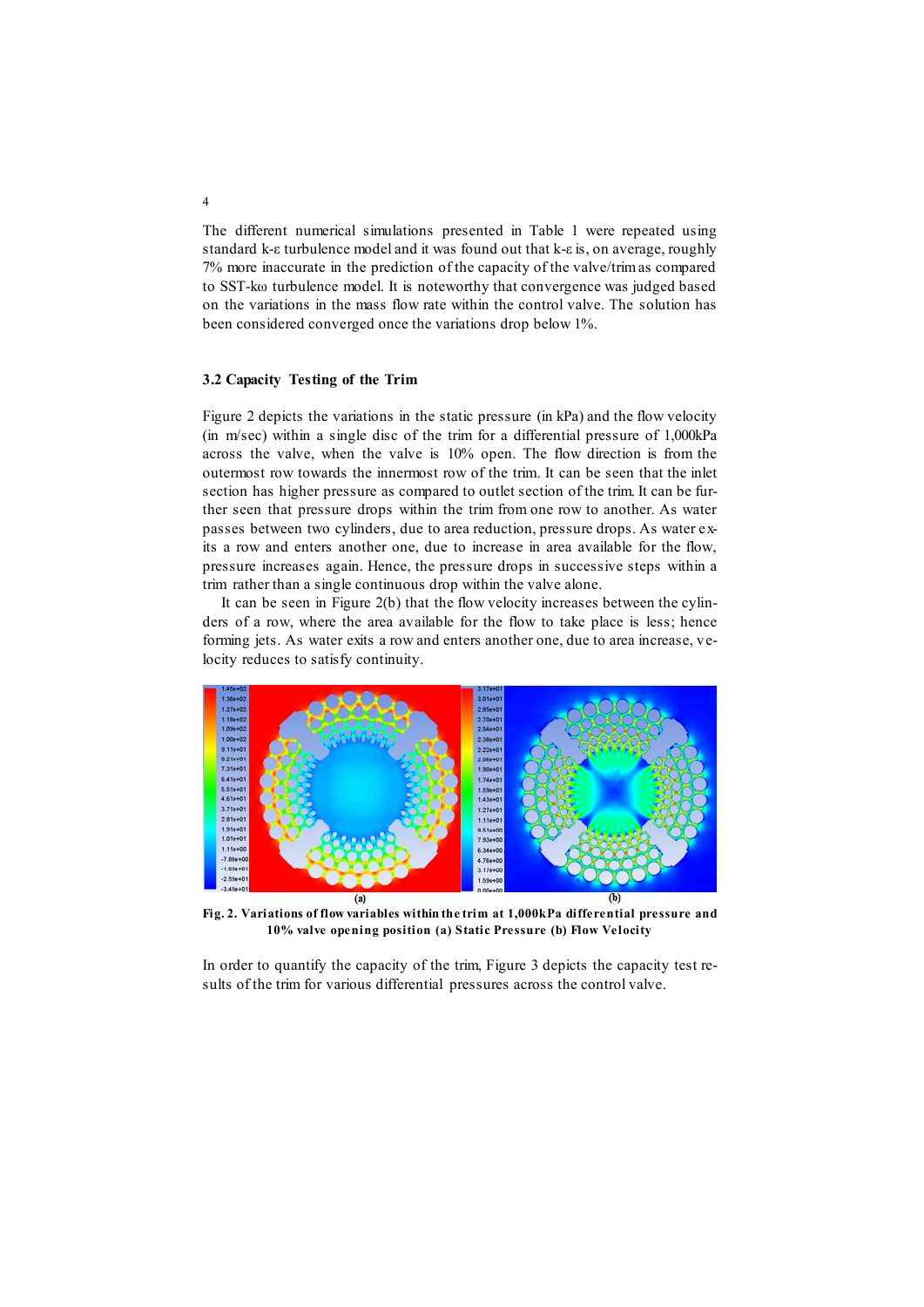

Fig. 3. Variations in Cv<sub>Irim</sub> of the trim at various valve opening positions and **differential pressures**

The results presented in Figure 3 points towards two important features. These are:

- 1. As the valve opening position (VOP) decreases,  $Cv$ <sub>Trim</sub> decreases and vice versa. This is because there is less area available for the flow to take place, and hence the capacity of the valve decreases.
- 2.  $CV_{Trim}$  remains almost constant for various flow conditions (differential pressures) for the same valve opening position

This suggests that  $\text{Cv}_{\text{Trim}}$  is a function of the valve opening position only, and not the differential pressure across the valve.

In order to express  $Cv_{\text{Trim}}$  as a function of valve opening position, multiple variable regression analysis has been carried out on the results presented in Figure 3. The following predictor expression has been found out:

$$
Cv_{Trim} = \frac{VOP}{\sqrt{7}}
$$
 (1)

In order to check the validity of Eq.  $(1)$ , Cv<sub>Trim</sub> values have been calculated using Eq. (1) and compared against the results presented in Figure 3. It has been observed that Eq. (1) gives an average percentage error of 7.4% compared to the results presented in Figure 3, and hence this equation can be used to predict the capacity of the trim with 93.6% accuracy.

5